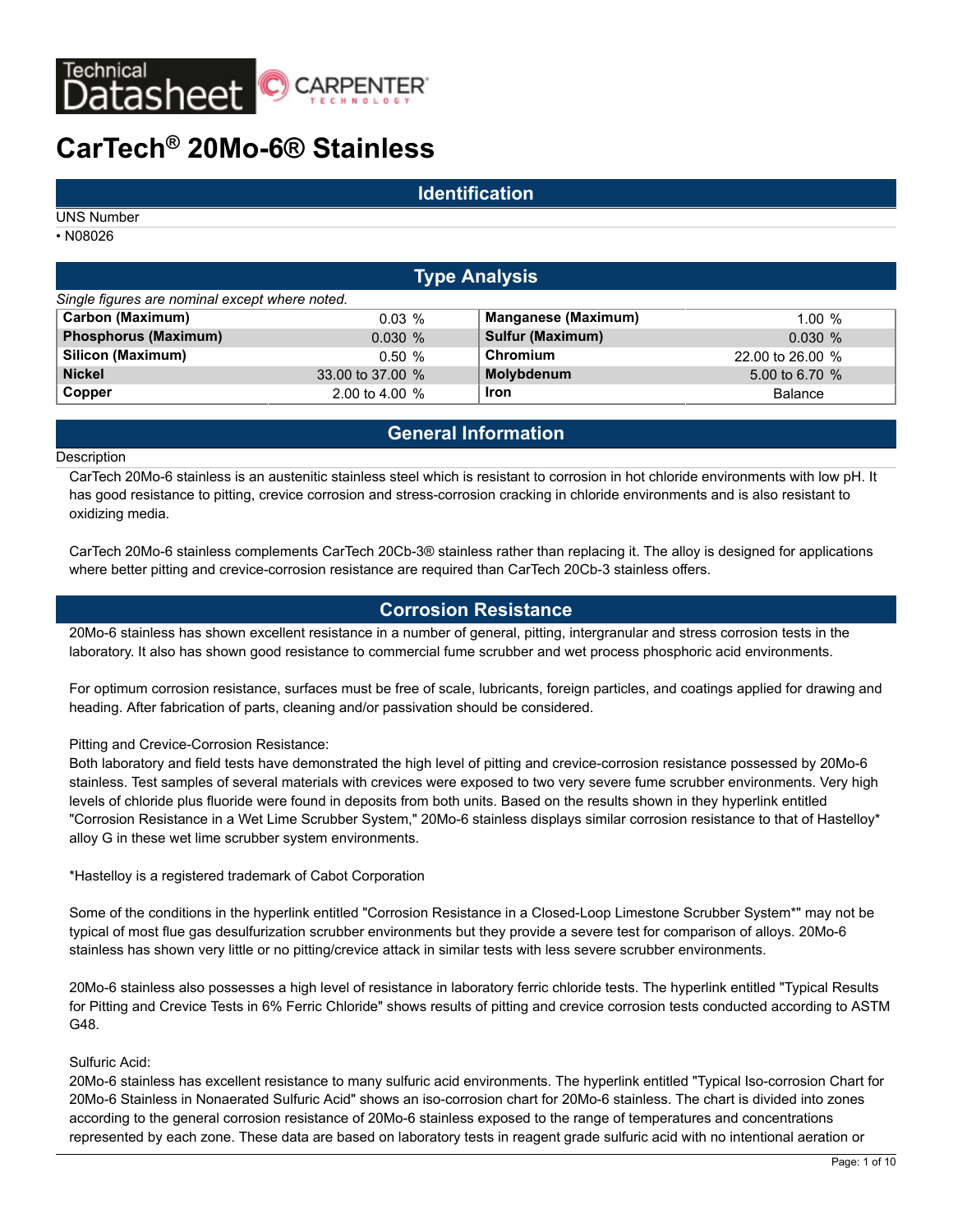deaeration. Charts of general corrosion data are intended for general guidance as the corrosion resistance can vary with factors such as impurities, aeration, heat transfer, velocity, deposits, material condition and fabrication. Many contaminants in commercial sulfuric acid decrease the corrosive attack. Corrosion rates in sulfuric acid can be actually much lower in the presence of iron, copper and chromium ions, usually present in pickling and plating solutions.

Thy hyperlink entitled "Typical General Corrosion Resistance in Non-aerated Sulfuric Acid at 176°F (80°C)" shows that 20Mo-6 stainless has excellent resistance to sulfuric acid at 176°F (80°C) with the exception of concentrations in the range of about 75 to 97 weight percent. The curves for 20Cb-3 stainless and Hastelloy alloy G are shown form comparison. In boiling sulfuric acid, 20Mo-6 stainless has good resistance to general corrosion only in relatively dilute concentrations. The hyperlink entitled "Typical General Corrosion Resistance in Boiling Reagent Grade Sulfuric Acid" shows that rates become excessive at about 15% boiling sulfuric acid. The curve for 20Cb-3 stainless is shown for comparison.

For resistance to uniform or general corrosion in sulfuric acid customers have selected 20Cb-3 stainless. Tests have shown in some severe sulfuric acid environments where very high chloride levels accelerated general corrosion (rather than causing pitting), that 20Cb-3 stainless was superior to 20Mo-6 stainless and Hastelloy alloy G. 20Mo-6 stainless has provided a high level of corrosion resistance in acid environments when chloride pitting or crevice attack have been predominant forms of corrosion.

### Phosphoric Acid:

20Mo-6 stainless is highly resistant to phosphoric acid. Laboratory tests were conducted in both wet process plant acid and reagent grade concentrated phosphoric acid. Field samples were exposed to wet process superphosphoric acid in a two-stage evaporator. In these tests, 20Mo-6 stainless compared favorably with other materials.

### Intergranular-Corrosion Resistance:

20Mo-6 stainless is melted with low carbon to provide a high level of resistance to intergranular corrosion. In the annealed and annealed plus sensitized (1250°F (677°C), one hour) conditions, 20Mo-6 stainless has passed the nitric acid test (240 hours in boiling 65% nitric acid) and the ferric sulfate-sulfuric acid test (120 hours in a 50% sulfuric acid solution containing ferric sulfate) with a rate of 24 mpy (0.002 ipm) or less. The nitric acid test is described in ASTM A-262, Practice C, and the ferric sulfate-sulfuric acid test in ASTM A-262, Practice B. The 24-hour copper accelerated acidified copper sulfate test in A-262, Practice E, is also applicable to 20Mo-6 stainless in the annealed and annealed plus sensitized (1250°F (677°C), one hour) conditions.

### Stress-Corrosion-Cracking Resistance:

20Mo-6 stainless possesses excellent resistance to chloride-stress-corrosion cracking. Ten U-bend samples were exposed to magnesium chloride (MgCl2) boiling at 311°F (155°C), a standard test for susceptibility to chloride-stress-corrosion cracking as described in ASTM G-36. This test is considerably more severe than virtually all field environments. In this magnesium chloride environment, 20Mo-6 stainless was more resistant to stress-corrosion than other tested materials, including 20Cb-3 stainless. This is significant because no documented field failure by chloride-stress-corrosion cracking in 20Cb-3 stainless has been reported.

Characterization of the stress-corrosion cracking behavior of 20Mo-6 stainless in sulfuric acid is not complete. Contact Carpenter for current information before applying the material for a stress-corrosion cracking application in sulfuric acid. For applications involving high temperature sulfuric acid without appreciable chloride content, consider 20Cb-3 stainless, since it has superior resistance to most sulfuric acid media.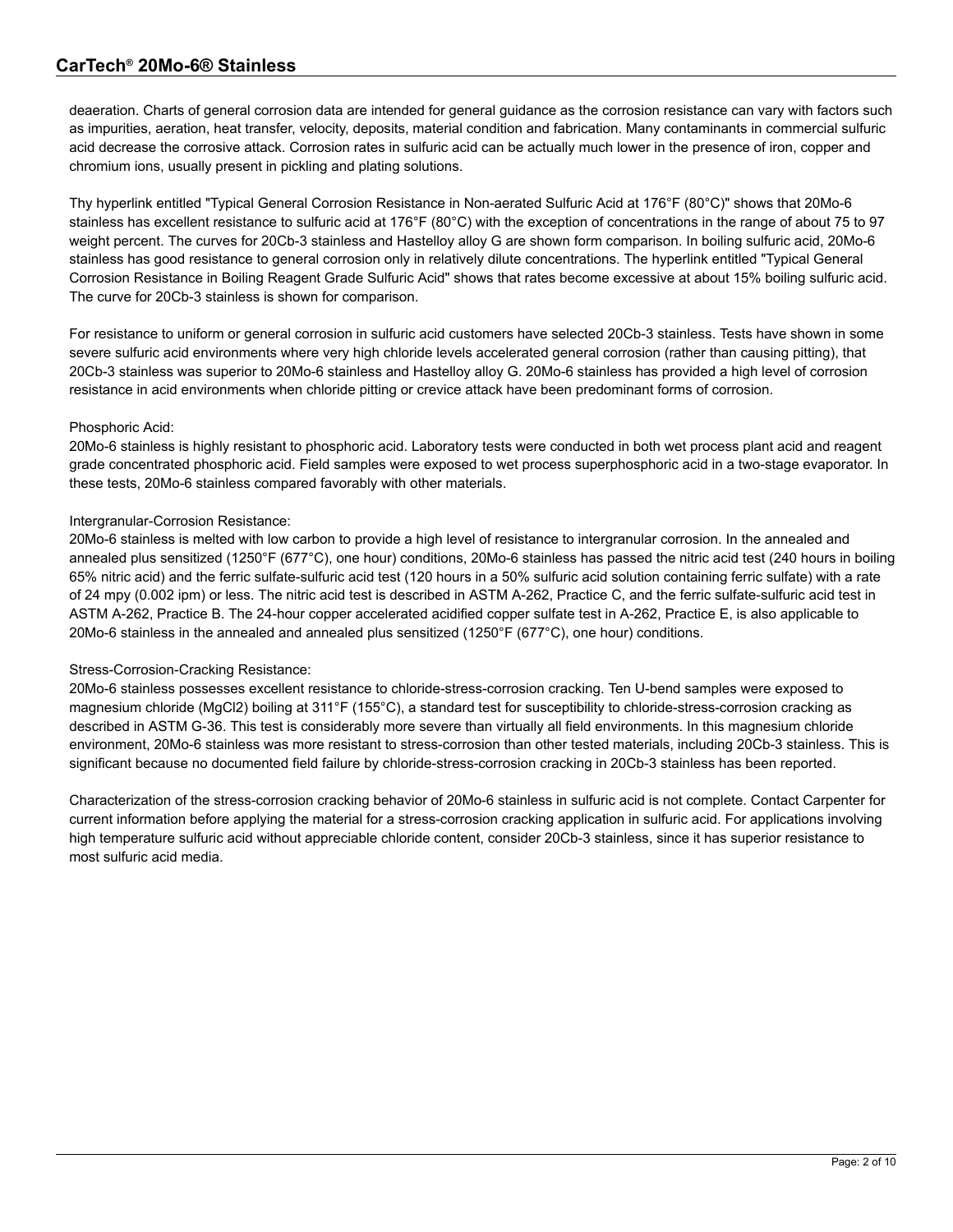# CarTech<sup>®</sup> 20Mo-6<sup>®</sup> Stainless

Important Note: The following 4-level rating scale is intended for comparative purposes only. Corrosion testing is recommended; factors which affect corrosion resistance include temperature, concentration, pH, impurities, aeration, velocity, crevices, deposits, metallurgical condition, stress, surface finish and dissimilar metal contact.

| Nitric Acid            | Good | Sulfuric Acid     | Good      |
|------------------------|------|-------------------|-----------|
| <b>Phosphoric Acid</b> | Good | Acetic Acid       | Good      |
| Sodium Hydroxide       | Good | Salt Spray (NaCl) | Excellent |
| Sea Water              | Good | Humiditv          | Excellent |

## Table 2

Corrosion resistance in a closed-loop limestone scrubber system\* Average temperature at stack entrance was 219°F (104°C). Sludge deposit on stack breeching contained 108,000 ppm fluorides and 8300 ppm chlorides. 197-day exposure

|                     | <b>Maximum Pitting/Crevice Attack-mils</b> |          |                    |                       |                          |
|---------------------|--------------------------------------------|----------|--------------------|-----------------------|--------------------------|
| Alloy               | Absorber<br>Inlet                          | Absorber | Absorber<br>Outlet | <b>Bypass</b><br>Duct | <b>Stack</b><br>Entrance |
| 20Mo-6 stainless    | 1>                                         | nil      | 10                 | nil                   | 13                       |
| Hastelloy alloy G   | 5                                          |          |                    | 1>                    | 21                       |
| Uddeholm alloy 904L |                                            | nil      | 13                 | 1 ج                   |                          |
| Туре 316            |                                            |          | 36(p)              | 1 ج                   | $(+)$                    |

### (p)-perforated

(+)- General corrosion

\*- Part of data extracted from "FGD Corrosion at the R.D. Morrow, Sr., Generating Plant," by E.R. Dille, P.E., et.al., Preprint No. 15 presented at a seminar entitled "Solving Corrosion Problems in Air Pollution Control Equipment," sponsored by the National Association of Corrosion Engineers, Industrial Gas Cleaning Institute and Air Pollution Control Association, August 11-13, 1981.

### Table 1

### Corrosion resistance in a wet lime scrubber system

1500 ppm chlorides (estimate), fluorides-see below.

pH 1-3 in outlet ducting condensate

Flue gas velocity about 70-90 ft/sec.

85-day exposure

|                     | Absorber Outlet*<br>120/130°F (49/54°C)         |                                            | <b>Stack Entrance</b><br>150/160°F (66/71°C)           |                                            |
|---------------------|-------------------------------------------------|--------------------------------------------|--------------------------------------------------------|--------------------------------------------|
| Alloy               | Max Pitting/<br><b>Crevice Attack</b><br>(mils) | Corrosion<br>Rate<br>(mglcm <sup>n</sup> ) | <b>Max Pitting/</b><br><b>Crevice Attack</b><br>(mils) | Corrosion<br>Rate<br>(mg/cm <sup>3</sup> ) |
| 20Mo-6 stainless    | 22                                              |                                            | 14                                                     |                                            |
| Hastelloy alloy G   | 66 (p)                                          |                                            |                                                        |                                            |
| Uddeholm alloy 904L | $36 (+)$                                        | 29                                         | $36 (+)$                                               | 5                                          |
| Type 316L           | $35(+)$                                         | 83                                         | $36 (+)$                                               | 23                                         |

\* Fly ash covered spool at test completion. The fly ash contained 25% sulfates, 11,500 ppm fluorides and 2700 ppm chlorides.

(p) perforated

(+) Significant general corrosion along with pitting and crevice attack.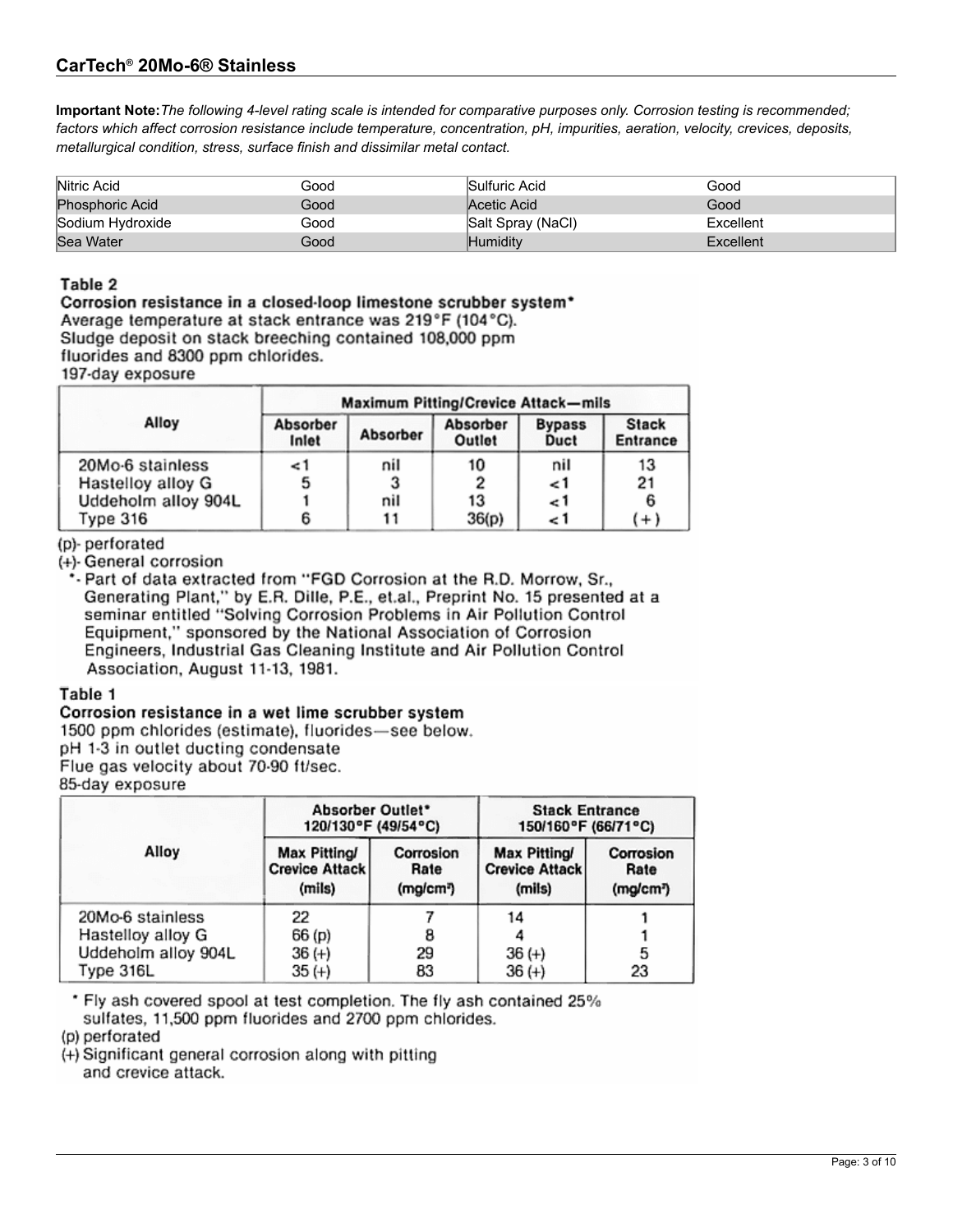### Table 4

Corrosion resistance in a wet process superphosphoric acid evaporator 70% phosphoric acid with 3% sulfates 6000 ppm fluorides 87-day test

|                     | Weight Loss in mg/cm <sup>2</sup>              |                                           |  |  |
|---------------------|------------------------------------------------|-------------------------------------------|--|--|
| Alloy               | <b>First-Stage Evaporator</b><br>320°F (160°C) | Second-Stage Evaporator†<br>370°F (188°C) |  |  |
| 20Mo-6 stainless    | 34                                             | 100                                       |  |  |
| Hastelloy alloy G   | 35                                             | 83                                        |  |  |
| Uddeholm alloy 904L | 55                                             | 158                                       |  |  |
| Incoloy* alloy 825  | 55                                             | 141                                       |  |  |

†Residue formed on surface of samples during exposure.

The residue contained 81,000 ppm chlorides and 1500 ppm fluorides.

\*Incoloy is a registered trademark of INCO family of companies.

### Table 5

Typical corrosion resistance in laboratory tests in phosphoric acid 144-hour test

|                                          | <b>Corrosion Rate in MPY</b>                       |                                    |  |
|------------------------------------------|----------------------------------------------------|------------------------------------|--|
| Alloy                                    | <b>Reagent Grade Concentrated</b><br>85% - Boiling | Wet Process Acid*<br>212°F (100°C) |  |
| 20Mo-6 stainless                         | 26                                                 |                                    |  |
| Hastelloy alloy G<br>Uddeholm alloy 904L | 26<br>Not Tested                                   |                                    |  |

\*68.9% phosphoric acid, 4.15% sulfuric acid, 1.85% iron, 5400 ppm fluorides, 2000 ppm chlorides. Samples activated immediately prior to test.

### Figure 3

Typical general corrosion resistance in boiling reagent grade sulfuric acid

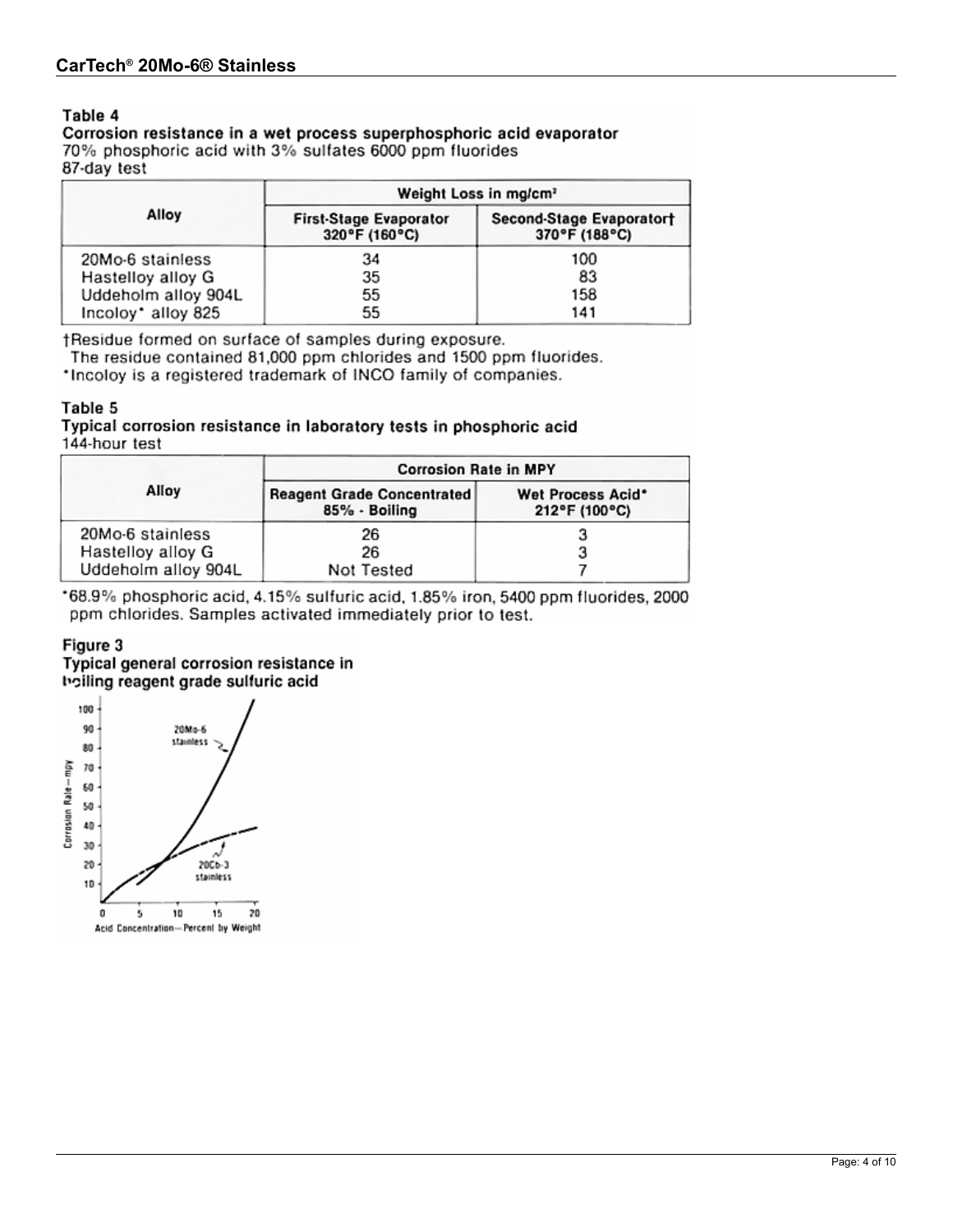# Figure 2

Typical general corrosion resistance in<br>non-aerated sulfuric acid at 176°F (80°C)



Figure 1 Typical iso-corrosion chart for 20Mo-6 stainless in nonaerated sulfuric acid



Table 3 Typical results for pitting and crevice tests in 6% ferric chloride  $(10\% \text{ FeCl}_3 \cdot 6H_2O)$ 

|                     | Weight Loss in mg/cm <sup>2</sup> |                         |                  |  |
|---------------------|-----------------------------------|-------------------------|------------------|--|
| Alloy               | Pitting                           | Pitting                 | Crevice          |  |
|                     | 122°F (50°C)                      | <b>Room Temperature</b> | Room Temperature |  |
| 20Mo-6 stainless    | 1.1                               | < 0.01                  | 0.5              |  |
| Hastelloy alloy G   | < 0.01                            | < 0.01                  | 0.1              |  |
| Uddeholm alloy 904L | 46.3                              | 0.01                    | 4.7              |  |

Each value represents the average of 2 to 4 samples.

|                                  | <b>Properties</b>           |                              |
|----------------------------------|-----------------------------|------------------------------|
| <b>Physical Properties</b>       |                             |                              |
| <b>Specific Gravity</b>          | 8.13                        |                              |
| Density                          | $0.2940$ lb/in <sup>3</sup> |                              |
| Mean Specific Heat (32 to 212°F) |                             | $0.1100$ Btu/lb/ $\degree$ F |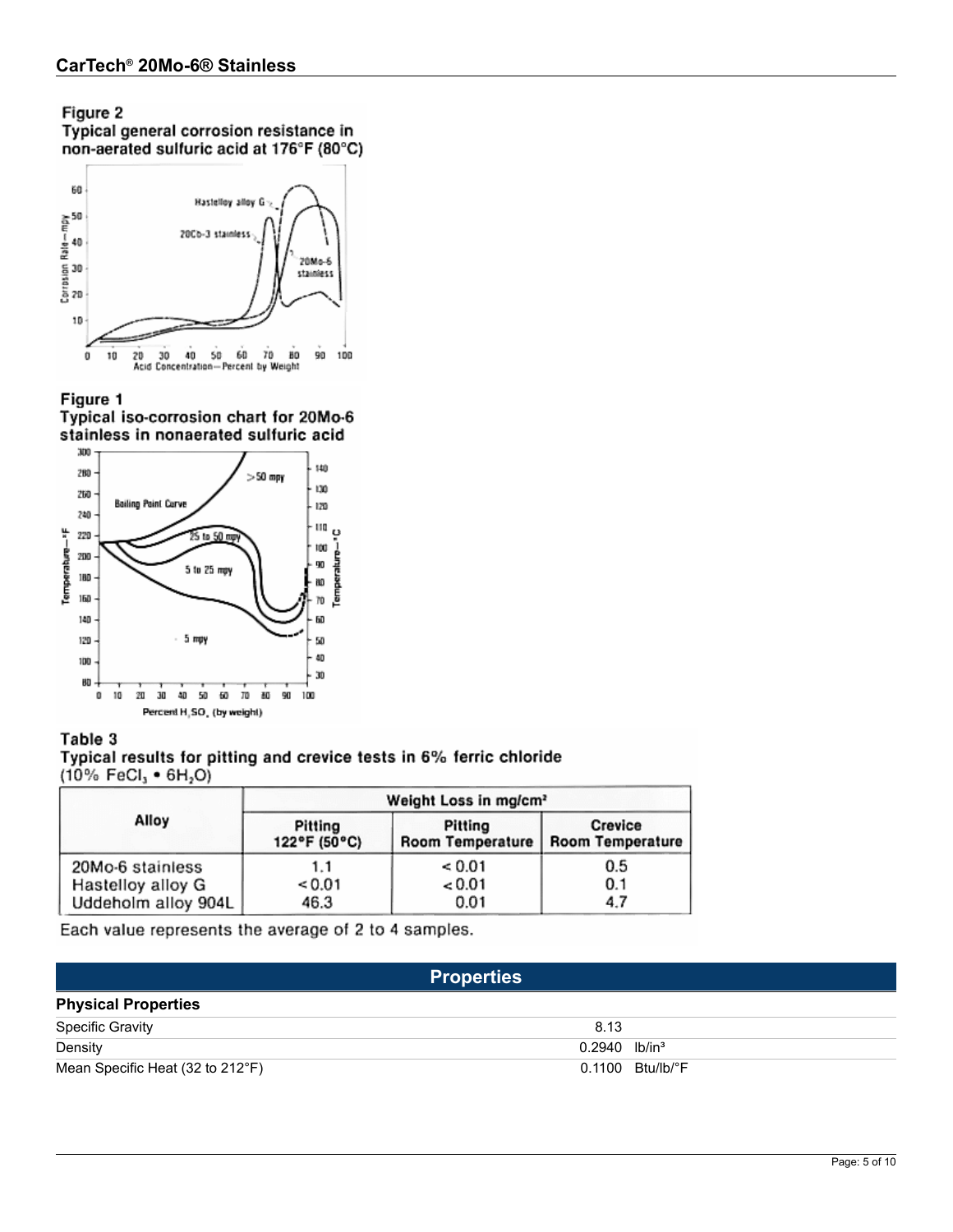| Mean CTE     |                                           |
|--------------|-------------------------------------------|
| 77 to 212°F  | 8.22 $\times$ 10 $\cdot$ in/in/ $\cdot$ F |
| 77 to 392°F  | 8.29 $\times$ 10 $\cdot$ in/in/ $\cdot$ F |
| 77 to 572°F  | 8.52 $\times$ 10 $\cdot$ in/in/ $\cdot$ F |
| 77 to 752°F  | 8.73 $\times$ 10 $\cdot$ in/in/ $\cdot$ F |
| 77 to 932°F  | 8.89 $\times$ 10 $\cdot$ in/in/ $\cdot$ F |
| 77 to 1112°F | 9.29 $\times$ 10 $\cdot$ in/in/ $\cdot$ F |
| 77 to 1292°F | 9.55 $\times$ 10 $\cdot$ in/in/ $\cdot$ F |
| 77 to 1472°F | 9.76 $\times$ 10 $\cdot$ in/in/ $\cdot$ F |
| 77 to 1652°F | 9.86 $\times$ 10 $\cdot$ in/in/ $\cdot$ F |
|              |                                           |

# Mean coefficient of thermal expansion

| Temperature |         |                       |          |  |
|-------------|---------|-----------------------|----------|--|
| 77°F to     | 25°C to | $10-4$ <sup>o</sup> F | $10-1$ K |  |
| 212         | 100     | 8.22                  | 14.80    |  |
| 392         | 200     | 8.29                  | 14.92    |  |
| 572         | 300     | 8.52                  | 15.34    |  |
| 752         | 400     | 8.73                  | 15.71    |  |
| 932         | 500     | 8.89                  | 16.01    |  |
| 1112        | 600     | 9.29                  | 16.72    |  |
| 1292        | 700     | 9.55                  | 17.19    |  |
| 1472        | 800     | 9.76                  | 17.57    |  |
| 1652        | 900     | 9.86                  | 17.74    |  |

| <b>Thermal Conductivity</b> |                                                 |
|-----------------------------|-------------------------------------------------|
| $122^{\circ}F$              | $83.90$ BTU-in/hr/ft <sup>2</sup> /°F           |
| $212^{\circ}F$              | $90.10$ BTU-in/hr/ft <sup>2</sup> /°F           |
| $392^{\circ}$ F             | $102.6$ BTU-in/hr/ft <sup>2</sup> /°F           |
| $572^{\circ}F$              | 114.4 $BTU-in/hr/ft^2/°F$                       |
| 752°F                       | $126.2$ BTU-in/hr/ft <sup>2</sup> / $\degree$ F |

# **Thermal Conductivity**

| Test<br>Temperature |     | <b>Thermal Conductivity</b> |                                    |             |
|---------------------|-----|-----------------------------|------------------------------------|-------------|
| ۰F                  | ۰c  | Btullt . hr . °F            | Btu . in/ft <sup>2</sup> . hr . °F | Watts/m · K |
| 122                 | 50  | 6.99                        | 83.9                               | 12.1        |
| 212                 | 100 | 7.51                        | 90.1                               | 13.0        |
| 392                 | 200 | 8.55                        | 102.6                              | 14.8        |
| 572                 | 300 | 9.53                        | 114.4                              | 16.5        |
| 752                 | 400 | 10.52                       | 126.2                              | 18.2        |

| $(-60^{\circ}$ C to 50 $^{\circ}$ C) $\ldots$ 1.0056 |
|------------------------------------------------------|
|                                                      |
|                                                      |
| i/kg • K (0/100 °C) 450                              |
| Btu/lb • °F (32/212°F)  0.11                         |

| Modulus of elasticity in tension (E) |
|--------------------------------------|
|                                      |
| MPa 186 x 10 <sup>3</sup>            |
| Poisson's Ratio  0.29                |

| Poisson's Ratio                                 | 0.290                |  |
|-------------------------------------------------|----------------------|--|
| Modulus of Elasticity $(E)$ (In Tension $(E)$ ) | 27.0 x 10 s ksi      |  |
| Electrical Resistivity (70°F)                   | 651.0 ohm-cir-mil/ft |  |
|                                                 |                      |  |

# **Magnetic Properties**

Magnetic Permeability (-76 to 122°F) 1.0056 Mu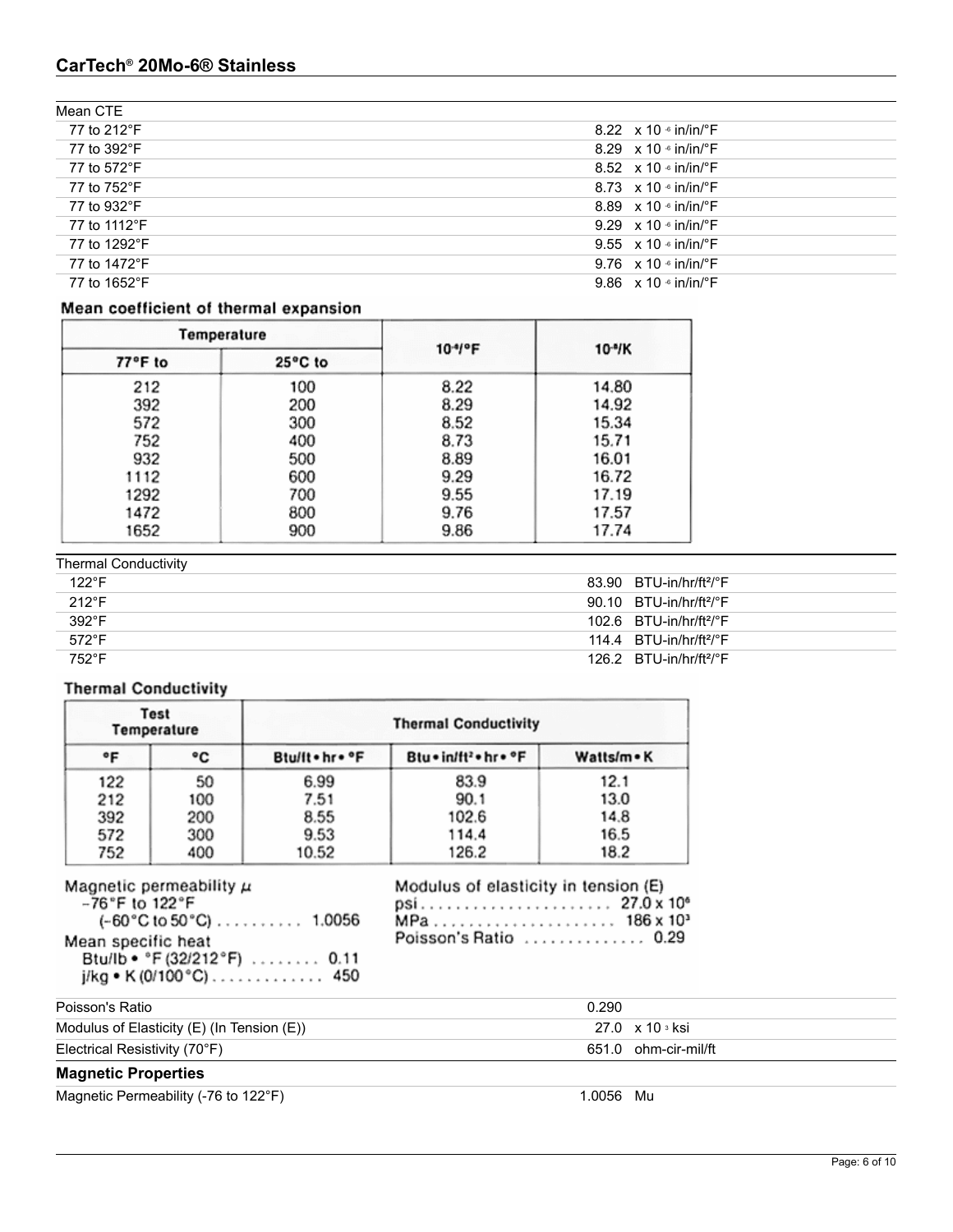### **Typical Mechanical Properties**

| Typical elevated temperature tensile properties |  |  |  |  |
|-------------------------------------------------|--|--|--|--|
|-------------------------------------------------|--|--|--|--|

| <b>Test</b><br>Temperature |     | 0.2% | Yield<br>Strength |     | <b>Ultimate</b><br>Tensile<br>Strength | %<br>Elongation<br>in $1"$<br>(25.4mm) | %<br>Reduction<br>of Area |  |
|----------------------------|-----|------|-------------------|-----|----------------------------------------|----------------------------------------|---------------------------|--|
| ۰F                         | ۰c  | ksi  | MPa               | ksi | MPa                                    |                                        |                           |  |
| 200                        | 93  | 41   | 283               | 87  | 600                                    | 55                                     | 74                        |  |
| 300                        | 149 | 38   | 262               | 83  | 572                                    | 56                                     | 72                        |  |
| 400                        | 204 | 37   | 255               | 79  | 545                                    | 56                                     | 70                        |  |
| 500                        | 260 | 34   | 234               | 77  | 531                                    | 53                                     | 65                        |  |
| 600                        | 316 | 31   | 214               | 75  | 517                                    | 53                                     | 59                        |  |
| 700                        | 371 | 29   | 200               | 74  | 510                                    | 52                                     | 58                        |  |
| 800                        | 427 | 29   | 200               | 72  | 496                                    | 50                                     | 53                        |  |
| 900                        | 482 | 28   | 193               | 71  | 490                                    | 54                                     | 53                        |  |
| 1000                       | 538 | 27   | 186               | 67  | 462                                    | 53                                     | 51                        |  |
| 1100                       | 593 | 27   | 186               | 65  | 448                                    | 56                                     | 55                        |  |

### Typical room temperature mechanical properties annealed 2050°F (1121°C), water quench

| Product<br>Form | 0.2%<br>Yield<br>Strength |            | Ultimate<br>Tensile<br>Strength |            | $\%$<br>Elongation<br>in 2" | $\frac{a}{a}$<br>Reduction<br>of Area | Rockwell<br>Hardness           |  |
|-----------------|---------------------------|------------|---------------------------------|------------|-----------------------------|---------------------------------------|--------------------------------|--|
|                 | ksi                       | MPa        | ksi                             | MPa        | (50.8mm)                    |                                       |                                |  |
| Plate<br>Strip  | 45<br>40                  | 310<br>276 | 93<br>88                        | 641<br>607 | 50<br>48                    | 80<br>73                              | 85<br>$\overline{\phantom{a}}$ |  |

# **Heat Treatment**

#### Annealing

To anneal 20Mo-6 stainless, heat to 2050/2200°F (1121/1204°C) for 1/2 hour per 1" (25.4mm) of thickness and water quench.

### **Hardening**

Cannot be hardened by heat treatment. Can be hardened only by cold working.

#### Stress Relieving

There may be occasions when stress relieving is desired for complex welded structures involving 20Mo-6 stainless. Intergranular corrosion tests on welded samples suggest that 20Mo-6 stainless can be stress relieved at temperatures below 950°F (510°C), for treating times less than 15 hours.

### Effect of cold reduction on typical hardness

| % Cold Reduction | <b>Rockwell Hardness</b> | % Cold Reduction | <b>Rockwell Hardness</b> |
|------------------|--------------------------|------------------|--------------------------|
|                  | B 85                     | 42               | C 30                     |
|                  | B 94                     | 49               | C 32                     |
| 12               | B 99                     | 55               | C 33                     |
| 20               | C 22                     | 61               | C 34                     |
| 26               | C 25                     | 68               | C 35                     |
| 32               | C 28                     |                  |                          |

# **Workability**

#### Hot Working

For forging, heat uniformly to 2200 2250°F (1204/1232°C). After hot working operations, it should reheated to 2050/2200°F (1121/1204°C) for a minimum of 1/2 hour per inch (25.4mm) of thickness and water quenched.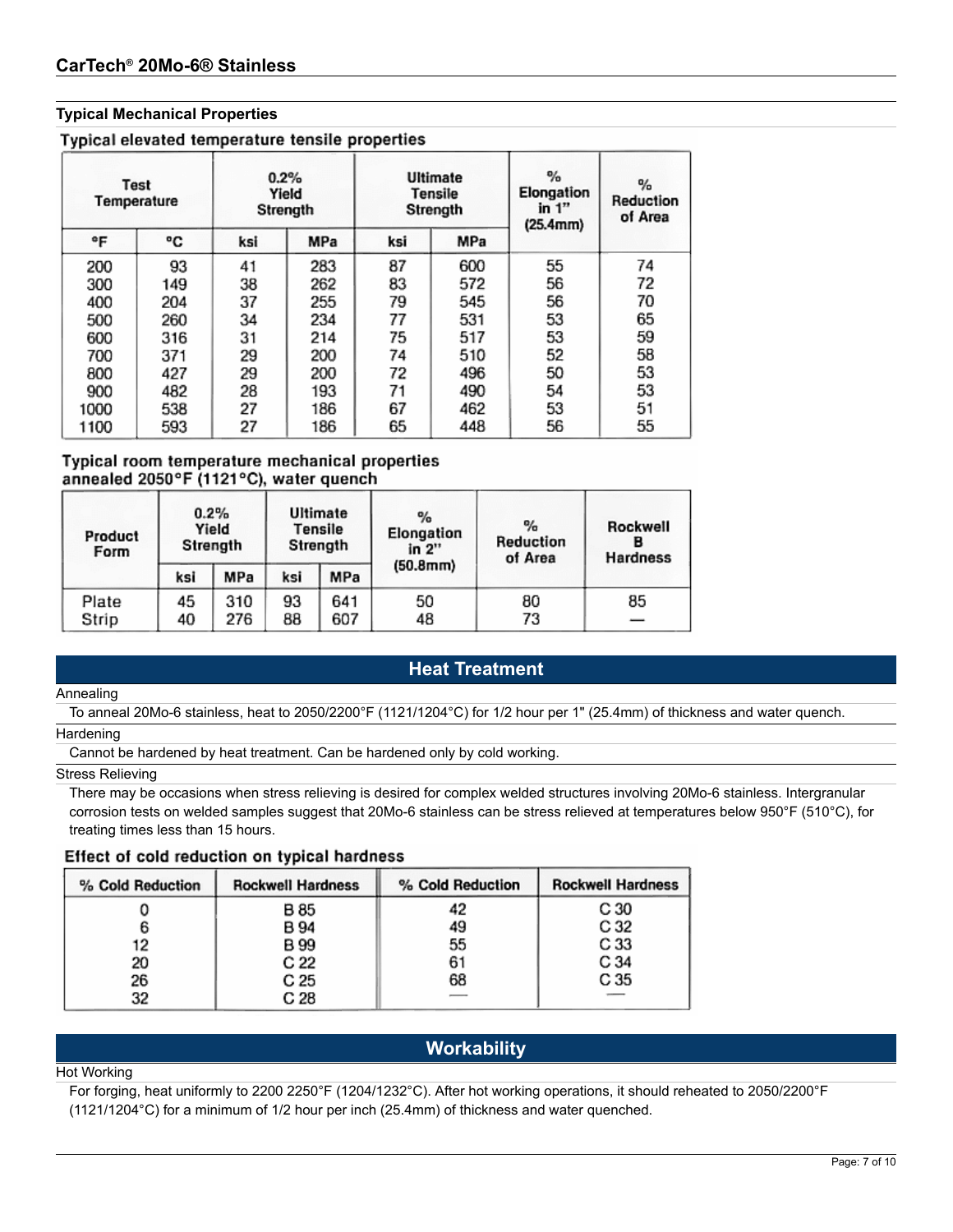#### **Machinability**

Carpenter 20Mo-6 machines with a tough stringy chip.

Following are typical feeds and speeds for Carpenter 20Mo-6.

# Typical Machining Speeds and Feeds - 20Mo-6<sup>®</sup> Stainless

The speeds and feeds in the following charts are conservative recommendations for initial setup. Higher speeds and feeds may be attainable depending on machining environment.

### Turning-Single-Point and Box Tools

| Depth    |          | High Speed Tools |                     | Carbide Tools (Inserts) |          |        |       |
|----------|----------|------------------|---------------------|-------------------------|----------|--------|-------|
| of Cut   | Tool     |                  | Tool<br>Speed (fom) |                         |          | Feed   |       |
| (Inches) | Material | Speed (fpm)      | Feed (ipr)          | Material                | Uncoated | Coated | (ipr) |
| 150      | T15      | 65               | .015                | C2                      | 280      | 330    | .015  |
| 025      | M42      | 75               | .007                | CЗ                      | 330      | 380    | .007  |

### Turning-Cut-Off and Form Tools

|                                          | Tool Material |       | Feed (ipr) |       |                             |      |      |                          |       |
|------------------------------------------|---------------|-------|------------|-------|-----------------------------|------|------|--------------------------|-------|
| High                                     | Car-          | Speed |            |       | Cut-Off Tool Width (inches) |      |      | Form Tool Width (inches) |       |
| (fpm)<br>bide<br>Speed<br>Tools<br>Tools |               | 1/16  | 1/8        | 1/4   | 1/2                         |      | 1 丛  |                          |       |
| T 15                                     |               | 50    | .001       | 0015  | 002                         | .001 | .001 | .001                     | .001  |
|                                          | C2            | 175   | 004        | .0055 | .007                        | .005 | .004 | .0035                    | .0035 |

### Rough Reaming

| High Speed       |                | Carbide Tools    |                |      |     |      | Feed (ipr) Reamer Diameter (Inches) |      |      |
|------------------|----------------|------------------|----------------|------|-----|------|-------------------------------------|------|------|
| Tool<br>Material | Speed<br>(fpm) | Tool<br>Material | Speed<br>(fpm) | 1/8  | 1/4 | 1/2  |                                     | 佐    |      |
| М7               | 60             |                  |                | .003 | 005 | 008  | .011                                | .014 | .017 |
|                  |                | C2               | 80             | .003 | 005 | .008 | .011                                | .014 | .017 |

### Drilling

|          | High Speed Tools |      |                                                             |     |     |      |      |     |      |  |  |
|----------|------------------|------|-------------------------------------------------------------|-----|-----|------|------|-----|------|--|--|
| Tool     | Speed            |      | Feed (inches per revolution) Nominal Hole Diameter (inches) |     |     |      |      |     |      |  |  |
| Material | (fpm)            | 1/16 | 1/8                                                         | 1/4 | 1/2 | 3/4  |      | 1 % |      |  |  |
| T15.M42  | 45-55            | 001  | 003                                                         | 006 | 010 | .014 | .017 | 021 | .025 |  |  |

### Die Threading

| FPM for High Speed Tools                                                           |     |      |      |       |  |  |  |  |  |
|------------------------------------------------------------------------------------|-----|------|------|-------|--|--|--|--|--|
| Tool Material<br>8 to 15, tpi<br>16 to 24, tpi<br>25 and up, tpi<br>7 or less, tpi |     |      |      |       |  |  |  |  |  |
| T15, M42                                                                           | 4-8 | 6-10 | 8-12 | 10-15 |  |  |  |  |  |

### Milling, End-Peripheral

| ستعاد<br>Depth |                                                            | High Speed Tools |     |     |     |         | Carbide Tools |                                 |     |     |     |       |
|----------------|------------------------------------------------------------|------------------|-----|-----|-----|---------|---------------|---------------------------------|-----|-----|-----|-------|
|                | of Cut<br>Tool<br>Feed fiet) Cutter Diameter (in)<br>Speed |                  |     |     |     | Tool    | Speed         | Feed (ipt) Cutter Diameter (in) |     |     |     |       |
| (inches)       | Material                                                   | (fpm)            | 1/4 | 1/2 | 3/4 | $1 - 2$ | Material      | (form)                          | 1/4 | 1/2 | 213 | $1-2$ |
| 050            | M2. M7                                                     | 70               | 001 | 002 | 003 | 004     | C2            | 250                             | OO. | 002 | 003 | 005   |

### Tapping

### **Broaching**

| a calculation and |                      |             | ----------           |             |                 |  |  |
|-------------------|----------------------|-------------|----------------------|-------------|-----------------|--|--|
|                   | High Speed Tools     |             | High Speed Tools     |             |                 |  |  |
|                   | <b>Tool Material</b> | Speed (fom) | <b>Tool Material</b> | Speed (fpm) | Chip Load (ipt) |  |  |
|                   | M1, M7, M10          | 12-25       | M2. M7               | 10          | 003             |  |  |

When using carbide tools, surface speed feet/minute (SFPM) can be increased between 2 and 3 times over the high-speed suggestions. Feeds can be increased between 50 and 100%.

Figures used for all metal removal operations covered are average. On certain work, the nature of the part may require adjustment of speeds and feeds. Each job has to be developed for best production results with optimum tool life. Speeds or feeds should be increased or decreased in small steps.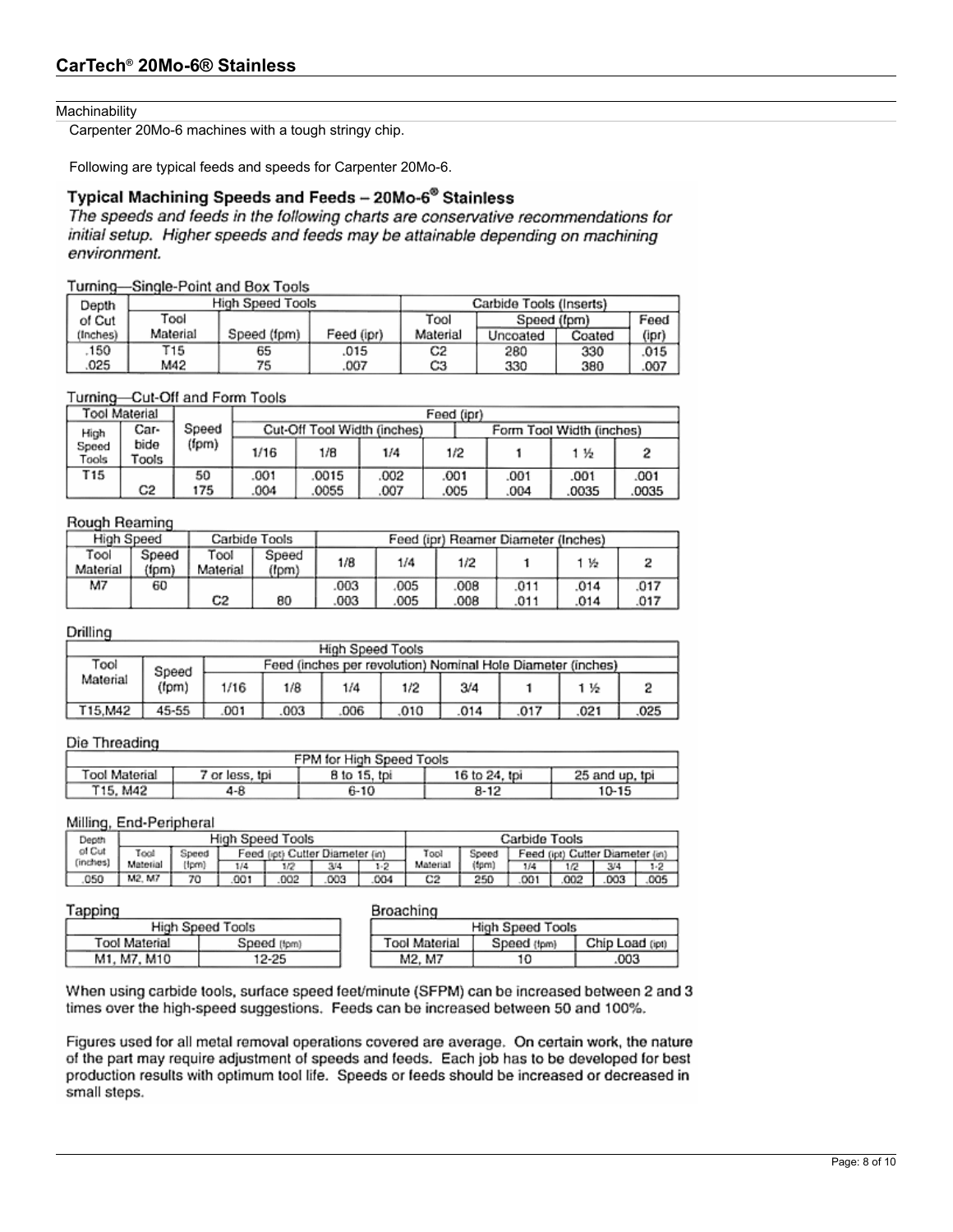#### Additional Machinability Notes

When using carbide tools, surface speed feet/minute (SFPM) can be increased between 2 and 3 times over the high speed suggestions. Feeds can be increased between 50 and 100%.

Figures used for all metal removal operations covered are average. On certain work, the nature of the part may require adjustment of speeds and feeds. Each job has to be developed for best production results with optimum tool life. Speeds or feeds should be increased or decreased in small steps.

#### **Weldability**

20Mo-6 stainless can be satisfactorily welded by using standard austenitic stainless steel welding techniques. Oxyacetylene welding is not recommended, because carbon pickup in the weld may occur.

AWS ER Ni Cr Mo-3 or E Ni Cr Mo-3 welding consumables (Alloy 625) should always be used when articles are fabricated by welding. This is necessary so that the welds in the as-welded material have corrosion resistance equal to that of the base metal. Autogenous welding is not a recommended method of fabrication. If autogenous welding is deemed absolutely necessary, it is imperative that the material be properly heat treated after welding. Contact Carpenter for heat-treating parameters. Gas tungsten-arc (with filler metal) or gas metal-arc welding with argon cover gas is suggested. Annealing is not required after welding, but if performed, a water quench is suggested.

# **Other Information**

### **Applicable Specifications**

Code Approval:

20Mo-6 stainless is approved by the American Society of Mechanical Engineers for the Boiler and Pressure Vessel Code, Section VIII, Div. 1. (Code Case 1931).

 $\cdot$  ASME SB464

| • ASME SB463           |  |
|------------------------|--|
| $\Delta$ A CMIT CD 400 |  |

- ASME SB468 ASME SB474
- ASTM B463 ASTM B464
- ASTM B468 ASTM B474

### Allowable stresses<sup>1</sup>

|                                      | For Metal | <b>Maximum Allowable Stress Values</b> |     |                |     |                          |            |                   |     |
|--------------------------------------|-----------|----------------------------------------|-----|----------------|-----|--------------------------|------------|-------------------|-----|
| Temperatures<br><b>Not Exceeding</b> |           | Sheet and<br>Strip                     |     | Plate          |     | Welded Pipe <sup>2</sup> |            | Tube <sup>2</sup> |     |
| °F                                   | ۰c        | ksi                                    | MPa | ksi            | MPa | ksi                      | <b>MPa</b> | ksi               | MPa |
| 100                                  | 38        | 20.0                                   | 138 | 20.0           | 138 | 17.0                     | 117        | 17.0              | 117 |
| 200                                  | 93        | 20.0                                   | 138 | 20.0           | 138 | 17.0                     | 117        | 17.0              | 117 |
| 300                                  | 149       | 18.9                                   | 130 | 19.61          | 135 | 16.1                     | 111        | 16.7              | 115 |
| 400                                  | 204       | 17.5                                   | 121 | $19.2^3$       | 132 | 14.9                     | 103        | 16.3"             | 112 |
| 500                                  | 260       | 16.3                                   | 112 | $18.5^{\circ}$ | 128 | 13.8                     | 95         | 15.7 <sup>3</sup> | 108 |
| 600                                  | 316       | 15.3                                   | 105 | 18.1ª          | 125 | 13.0                     | 90         | 15.4ª             | 106 |
| 700                                  | 371       | 14.6                                   | 101 | $17.5^3$       | 121 | 12.4                     | 85         | 14.8ª             | 102 |
| 800                                  | 427       | 13.9                                   | 96  | 17.0           | 117 | 11.8                     | 81         | 14.5ª             | 100 |

'From ASME Boiler & Pressure Vessel Code Section VIII, Division 1.

<sup>2</sup> For welded pipe and tube, a joint efficiency factor of 0.85 has been applied.

<sup>3</sup>Due to the relatively low yield strength of this material, these higher stress values were established at temperatures where the short-time tensile properties govern to permit the use of these alloys where slightly greater deformation is acceptable. These higher stress values exceed 67% but do not exceed 90% of the yield strength at temperature. Use of these stresses may result in dimensional changes due to permanent strain. These stress values are not recommended for the flanges of gasketed joints or other applications where slight amounts of distortion can cause leakage or malfunction.

### **Forms Manufactured**

Sheet & Plate - Available from Authorized Distributors